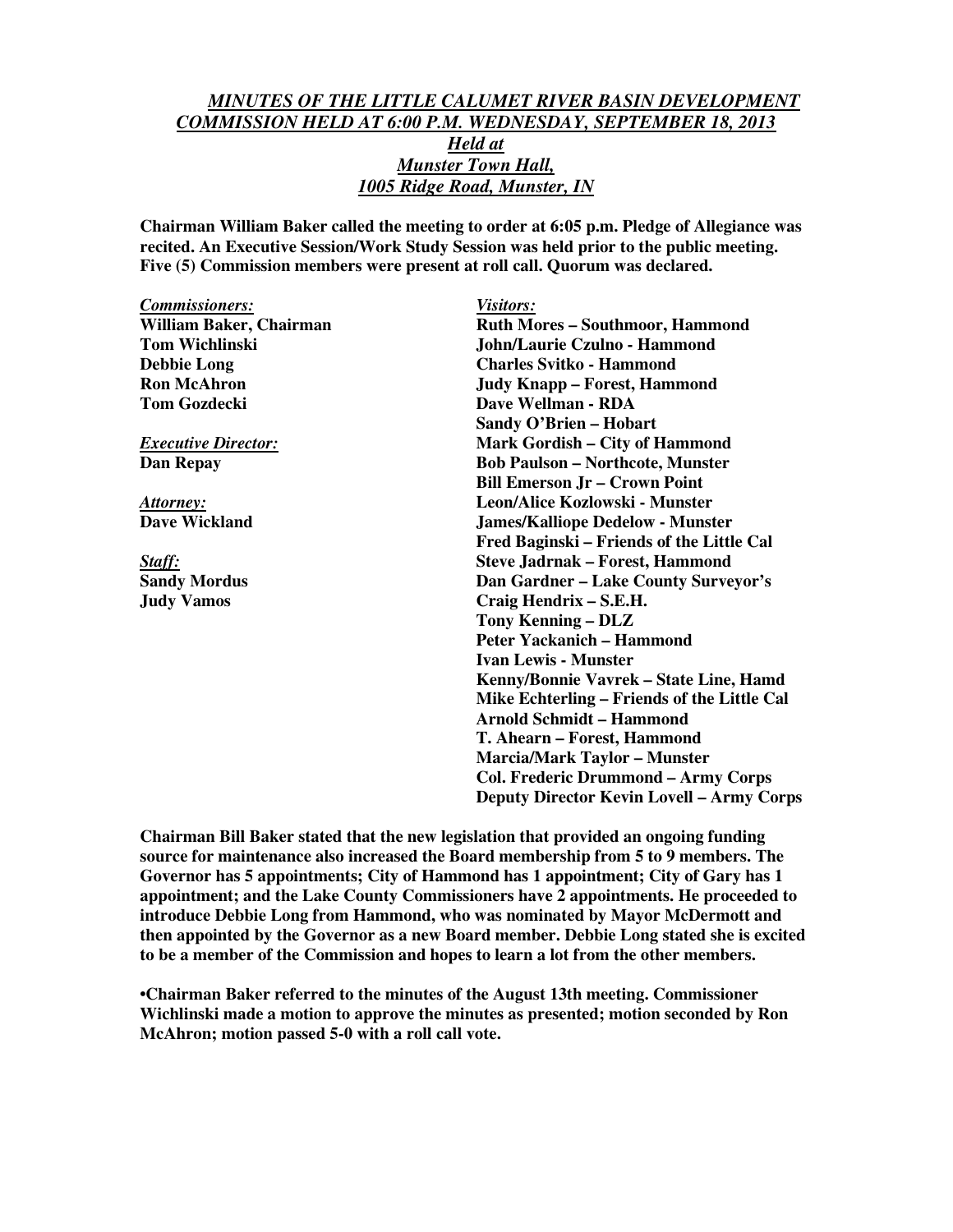**• Chairman Baker started off his report by referring to the flooding pictures and stressing the importance of taking care of this \$275 million man-made asset. That is the primary reason we are here and that is why we have been doing all the maintenance work up to this point. Overall, we are in a much better position and much better prepared if and when a flooding event like that would occur again. As we move forward, we all agree to do everything possible so something like that never happens again.** 

**• Executive Director Dan Repay reported that the Army Corps annual inspections began on the 16th and will continue until completed. Munster levees were inspected on Monday; Highland levees were inspected on Tuesday; Hammond levee inspections started today. The inspections will identify any corrections that need to be made. So far, the inspections have gone very well. We have done a lot of maintenance repair prior to the inspections in anticipation of a good report so they can be "acceptable". A draft inspection report will be received by the end of October, with the final report due end of November.** 

**• Grimmer Construction is proceeding very quickly on Gary South rehabilitation. We are hopeful that the Army Corps can do an inspection of that segment and certify it.** 

**• The last area of tree clearing from I-94 to State Line will be performed by R. A. Oros, who will be starting that segment later this month.** 

**• Rip rap spraying took place this last week from Cline Avenue to Stateline. Army Corps standards dictate no trees/weeds can grow within the rip rap and outfalls.** 

**• All the pump stations are working except for one of the pumps at the Burr Street pump station. Both pumps will be repaired but at different times so there will always be a pump running there. Repair should be completed by end of this year.** 

**• The Monon pedestrian bridge is currently out for bid and should be awarded by the end of September. That contract will eliminate the middle four piers, which will really help the river flow.** 

**• At the next O&M Emergency Management meeting, Scott Morlock from U.S.G.S. will talk about the gage stations.** 

**• The concrete forms for State Line closure will be ready in about 3-4 weeks. We had hoped they would be ready earlier but there were unforeseen delays. We had hoped for Labor Day but now we will aim for Halloween. We will make sure the final plans are sent to the Colonel.** 

**• Chairman Baker asked about the high velocity channel. Mr. Repay replied that a portion of the Hart's Ditch channel will be redirected to flow east. Doing that will also help out the diverter structure that is already in place there. In the last rain event, there was a lot of storage for water in the east while we were closing streets at the west end. We are trying to make it easier and allow the water to go where the storage is. By redirecting a portion of the channel, it should take care of the problem. The permit process is going on now. A permit is needed from IDNR, the Army Corps, and IDEM. Originally, we thought a permit was needed just from DNR. The Corps and IDEM now have some questions so we will be meeting with them. Ron McAhron added that this is an unusual project; there are variations in the jurisdiction of these 3 entities and although we've lost some time, everyone will eventually be on the same page. Mr. Repay added that we always notify them of any possible need for a permit. We let them tell us whether we need a permit from them or not. Sometimes permits are needed from the perspective municipality also.** 

**This project will most likely not be done this year.** 

**• We will also be taking out 2 access roads at Grant Street that INDOT originally built but are no longer needed. We are currently waiting for the permit from IDNR.**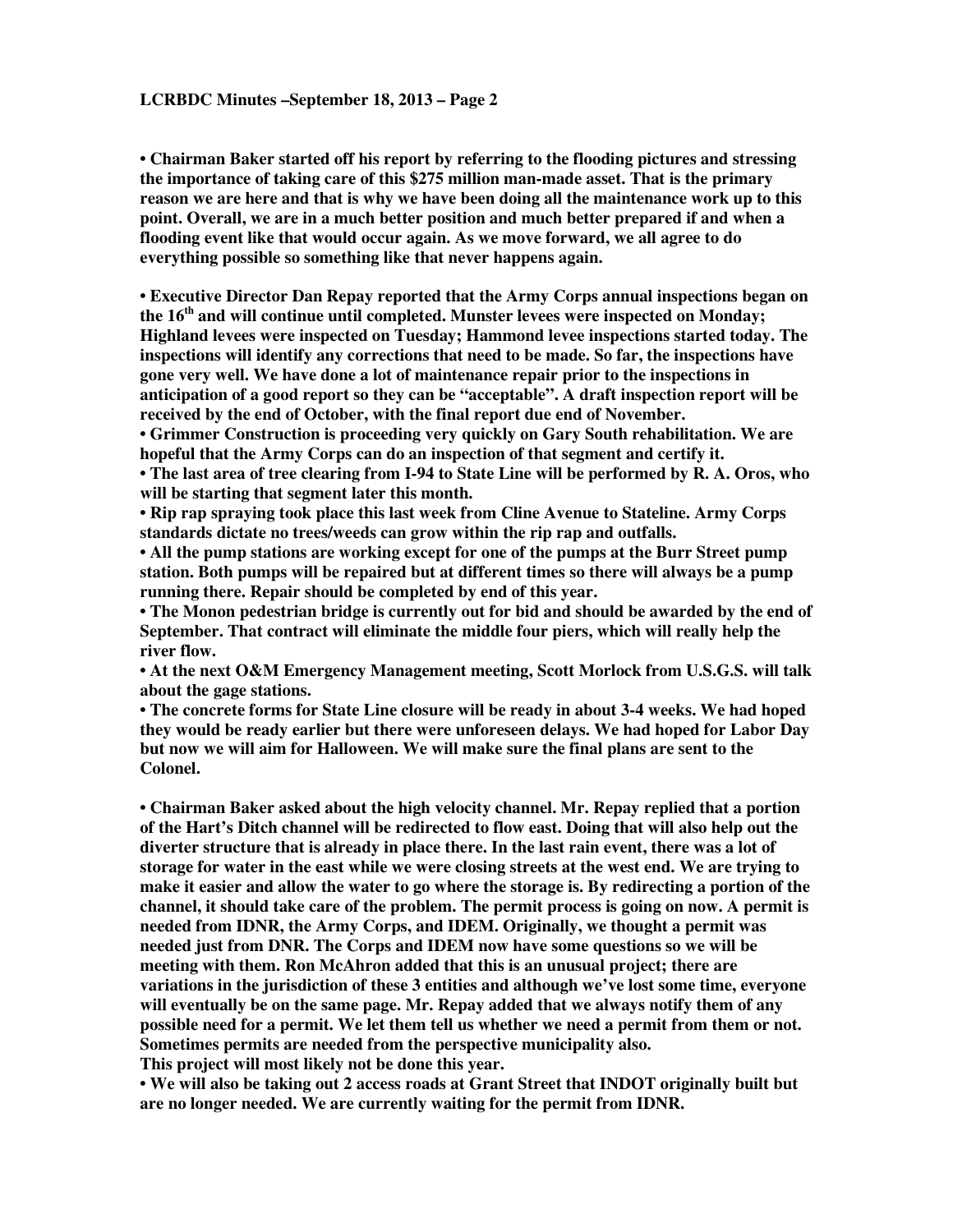**• Commissioner Wichlinski asked if the piers on the Monon trestle would be removed this year. Mr. Repay replied that he believes it should be done by Thanksgiving. Removing the middle 4 piers should open the area to about 60-80' wide and this will really make a difference in river flow.** 

**Finance - Mr. Repay referred to the September claims in the amount of \$525,619.00 and explained some of the higher claims. Three of the larger invoices were submitted by the contractors doing the tree cutting. Another large claim was submitted by DLZ for partial billing of the watershed plan (which is now posted on the Commission's web site) and Grimmer Construction has submitted a large invoice for partial billing of the Gary South rehabilitation project. In addition to another mowing invoice, there are also 2 large claims in land purchase. Commissioner Gozdecki made a motion to approve the claims in the amount of \$525,619.00; motion seconded by Commission Wichlinski; motion passed with a 5-0 roll call vote. Commissioner Wichlinski asked if there will be any more mowing this year and Mr. Repay replied that we may have to do one more mowing before winter. This last mowing was done so inspections could take place.** 

**• Mr. Gozdecki proceeded to make a motion to allow the Executive Director to engage in negotiations and sign a contract with USGS in the monitoring of additional gage stations; motion seconded by Tom Wichlinski; motion passed with a 5-0 roll call vote. Mr. McAhron added that it would be helpful if we could get Scott Morlock of USGS to come in and talk to the Commission about the additional stations.** 

**• Chairman Baker stated that each September, he remembers the devastation as a result of the 2008 flooding event. Sometimes we need to remind ourselves so we don't lose sight of where we've been so we never go there again. With that, Mr. Repay proceeded to show a short video presentation of that flooding event. The video will be posted on our website.** 

## **Statements to the Board –**

**• Ken Vadrak, Stateline in Hammond – Asked the Corps if they have approached Illinois about the Commission building up our side of the levee while the levee would be lower in Illinois, possibly increasing flood waters in their state. Col. Drummond answered that it is up to the community to talk to Illinois, not the Army Corps. Chairman Baker added that the Corps is directed by Congress. We have talked to the local leadership in Lansing and Calumet City and told them our plans. We are committed to do something at Stateline to finish off our project area to protect our residents. Commissioner McAhron added that our authority ends at State line. Illinois is not interested, nor do they have the money, in raising the levee on their side. We cannot just not do anything because we are worried about Illinois. They understand what we are doing to protect our citizens. Part of their responsibility lies with the Metropolitan Water Reclamation District. They did an extensive study of that area and determined it was not cost effective to raise their levee system up to the 200 year level of protection. Putting the blocks down State line for flood protection may not be ideal but it is a reasonable way to close out the project at that end for residents' protection.** 

**• Mike Echterling, Friends of the little Cal, commented on the tree cutting between the levee system. He thinks that because so many trees were removed, the Commission may have to mitigate more land, or replant more trees. He talked about the land between Chase and Grant where it is usually always wet because water cannot get out. Mr. Repay stated that we longer are farming that area and it is turning into a mitigation area.**